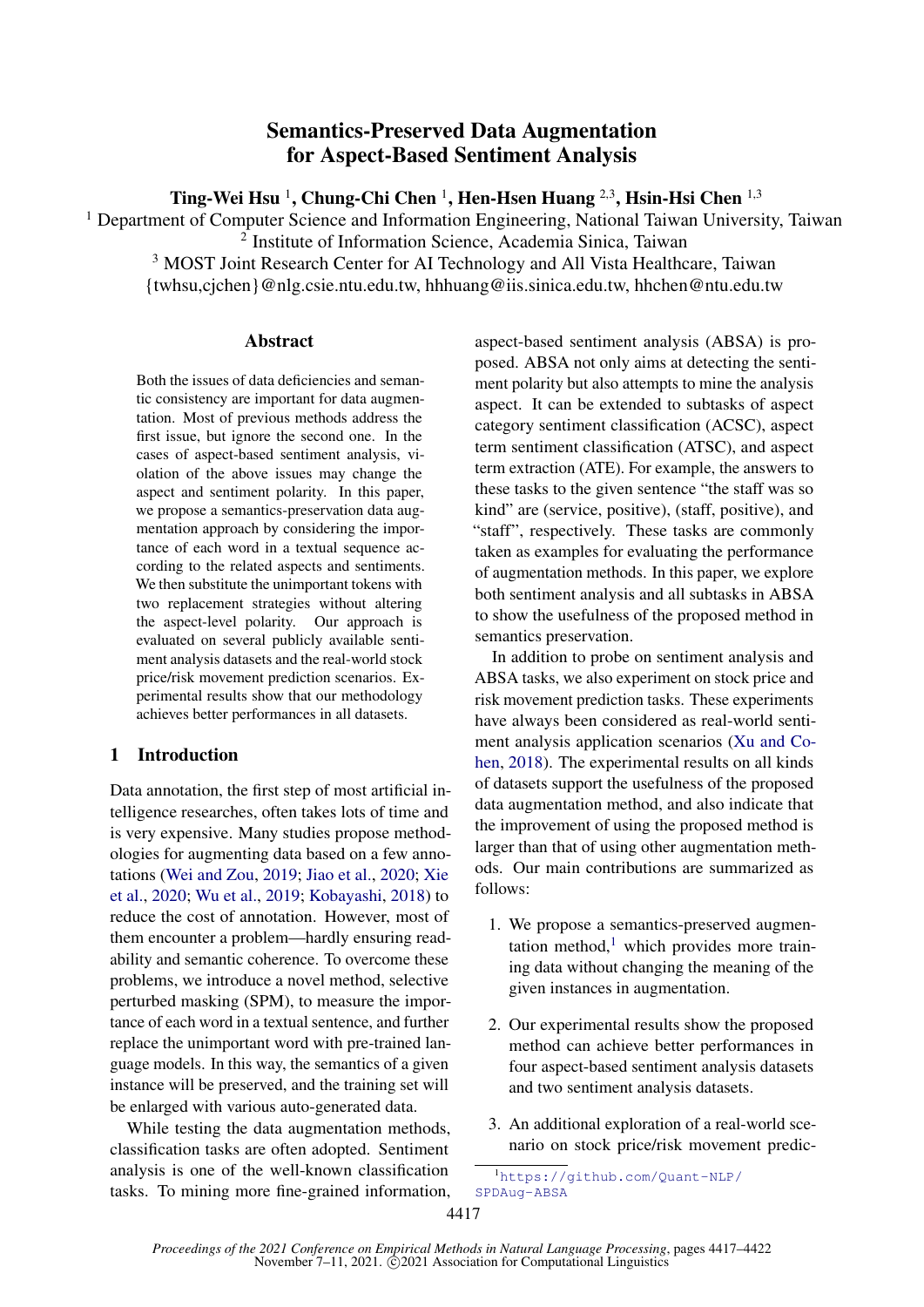tion supports the robustness of the proposed method.

# 2 Related Work

#### 2.1 Data Augmentation

[Jiao et al.](#page-5-1) [\(2020\)](#page-5-1) utilize the word embeddings to obtain the similar terms as the substitutions. [Wei](#page-5-0) [and Zou](#page-5-0) [\(2019\)](#page-5-0) add noises by randomly adding, deleting, swapping the words, and substituting words with synonyms. [Kobayashi](#page-5-4) [\(2018\)](#page-5-4); [Wu et al.](#page-5-3) [\(2019\)](#page-5-3) consider label information and use the language model to randomly replacing single-word with more diverse substitutions. [Xie et al.](#page-5-2) [\(2020\)](#page-5-2) replace the uninformative words based on TF-IDF scores. Although previous works show that their methods can improve the performance of some NLP tasks, their data augmentation methods may change the meanings of the given instances. In this paper, we propose a method that not only provides more data, but also retains the meanings of the original instances. Our experimental results show that the proposed method performs well in all datasets.

## 2.2 Aspect-Based Sentiment Analysis

[Wang et al.](#page-5-6) [\(2016\)](#page-5-6) propose an attention-based LSTM, which can concentrate on distinct parts of a sentence by calculating the corresponding attention weights, to learn aspect embedding. [Ma](#page-5-7) [et al.](#page-5-7) [\(2017\)](#page-5-7) find that interactive attention networks can learn the representations of target and context separately, which is helpful to sentiment classification. BERT-based [\(Devlin et al.,](#page-5-8) [2019\)](#page-5-8) methods have shown to be effective on ABSA [\(Hoang et al.,](#page-5-9) [2019;](#page-5-9) [Xu et al.,](#page-5-10) [2019\)](#page-5-10). Because BERT-based methods achieve the best performance in most ABSA tasks, we adopt BERT as the base architecture for test performance of data augmentation methods.

## 3 Methods

This section describes how we combine an auxiliary sentence with SPM in detail to decide which words are unimportant to the aspect or sentiment of a given instance. After deciding the unimportant words, we use the proposed token replacement methods to construct the augmented sentences, in which aspect and sentiment are not altered.

#### 3.1 An Auxiliary Sentence Approach

Inspired by [Sun et al.](#page-5-11) [\(2019\)](#page-5-11) and [Schick and](#page-5-12) [Schütze](#page-5-12) [\(2021\)](#page-5-12), we utilize an auxiliary sentence containing the aspect and the sentiment in a

review. For each review, we concatenate on the auxiliary sentence and the review with a special token [SEP]. For example, the auxiliary sentence "the polarity of the service is positive" and the review "the staff was so kind to us" are concatenated to "the polarity of the service is positive [SEP] the staff was so kind to us". An input sentence  $(S)$  is thus formulated as follows:  $S =$  $[w_1^a,...,w_{aspect}^a,...,w_{sentiment}^a,w_{[\bf SEP]},w_1^r...,w_N^r]\,,$ where  $w^a$  and  $w^r$  denote words in auxiliary sentence and review, respectively.  $w_{aspect}$  and wsentiment are the words denoting aspect and sentiment, respectively, and  $N$  is the length of the review.

#### 3.2 Selective Perturbed Masking (SPM)

[Wu et al.](#page-5-13) [\(2020\)](#page-5-13) introduce perturbed masking (PM) to analyze syntactic information, and verify its effectiveness on syntactic parsing and discourse dependency parsing. In this work, we propose selective perturbed masking (SPM) to estimate the correlation between the tokens in reviews and sentiment words (aspect terms) in the auxiliary sentence. The following procedure is proposed to measure the impact  $w_i^r (1 \leq i \leq N)$  on predicting  $w_{aspect}^a$  and  $w_{sentiment}^a$ , respectively. First, we replace  $w_{aspect}$  ( $w_{sentiment}$ ) with the special token [MASK], and use this word sequence as BERT's input for predicting the masked word. The output embedding is called  $E^a$ . Note that the SPM method that masks  $w_{aspect}$  is named AS-SPM, and the SPM method that masks  $w_{sentiment}$  is called Senti-SPM. Then, we replace both  $w_{aspect}$  ( $w_{sentiment}$ ) and  $w_i^r(1 \leq i \leq N)$  with special token [MASK]. The BERT's output embedding at the position of  $w_{aspect}$  ( $w_{sentiment}$ ) is considered as  $E_i^r$ . Thirdly, we calculate the Euclidean distance (ED) between  $E^a$  and each  $E_i^r$ , where

$$
ED(x, y) = ||x - y||_2
$$
 (1)

Finally, we consider the  $w_j^r$  is an unimportant term to  $w^a_{aspect}$  ( $w^a_{sentiment}$ ) if  $\text{ED}(E^a, E^r_j)$  is lower than the averaged ED of all  $(E^a, E_i^r)$  pairs  $(1 \le i \le N)$ , which is formulated as follows.

$$
ED(E^{a}, E_{j}^{r}) < \frac{1}{N} \sum_{i=1}^{N} ED(E^{a}, E_{i}^{r})
$$
 (2)

#### 3.3 Token Replacement Strategy

After doing SPM for reviews, our model replaces the unimportant terms under the following two strategies.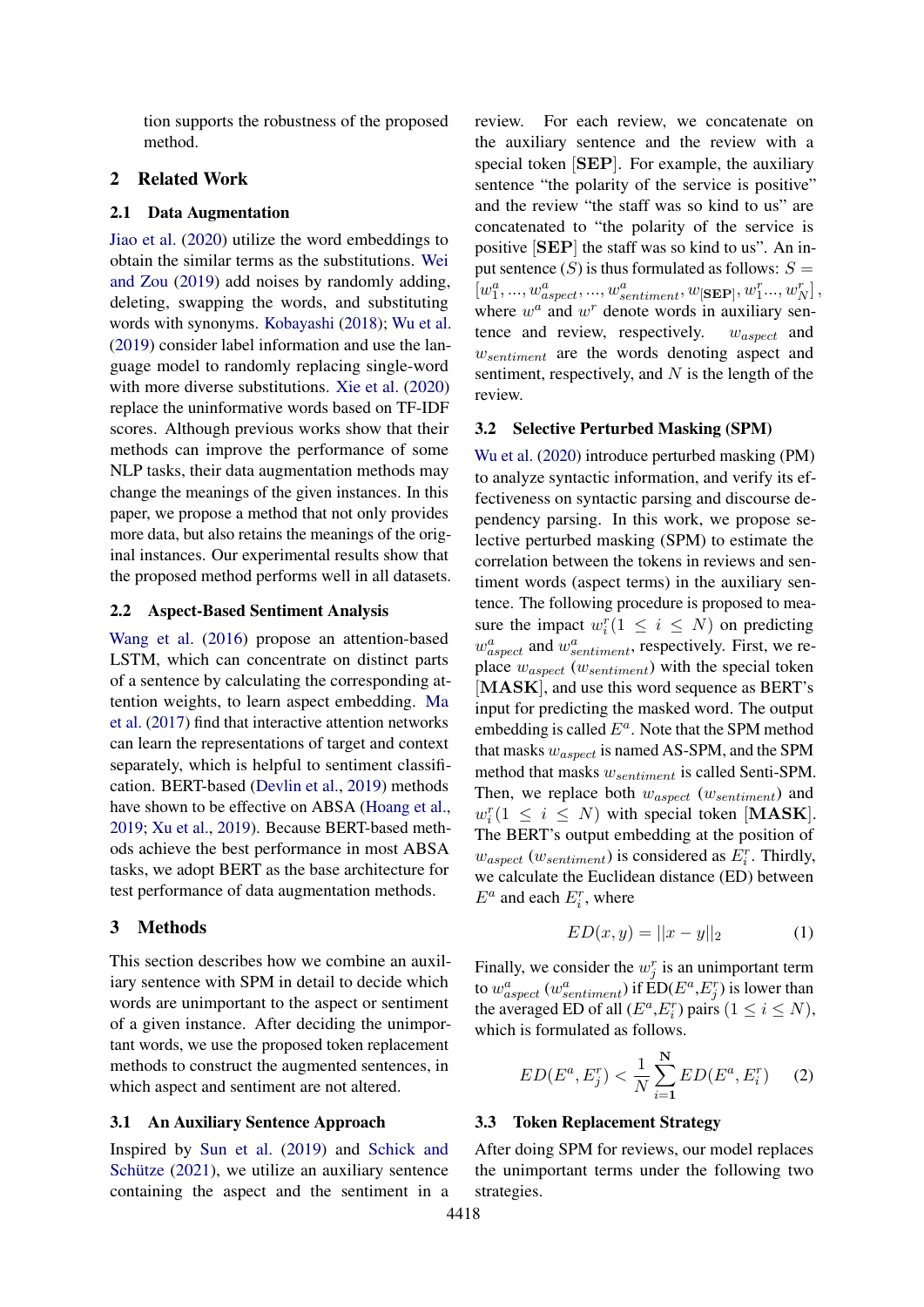<span id="page-2-0"></span>

| Task        | ACSC    | <b>ATSC</b>    |       |       | <b>ATE</b>                                                              |       |       |       | SC.                   |             |       |
|-------------|---------|----------------|-------|-------|-------------------------------------------------------------------------|-------|-------|-------|-----------------------|-------------|-------|
| Dataset     |         |                |       |       | $Rest14$ Rest14 Lap14 Rest15 Rest16 Rest14 Lap14 Rest15 Rest16 MR SST-2 |       |       |       |                       |             |       |
| Train       | 3.712   | $-3,602$ 2,313 |       |       | $1,610$ $2,417$ $3,041$ $3,045$ $1,315$                                 |       |       |       | $2,000$   8,529       |             | 6.920 |
| <b>Test</b> | $1.025$ | 1.120          | 638   | 802   | 825                                                                     | 800   | 800   | 685   |                       | 676   1.067 | 1.821 |
| Total       | 4.737   | 4.722          | 2.951 | 2.412 | 3,242                                                                   | 3.841 | 3,845 | 2,000 | $2,676$   9,596 8,741 |             |       |

Table 1: Statistics of datasets.

<span id="page-2-1"></span>

| Model                 | <b>ACSC</b>                  | <b>ATSC</b>                 |                             |                     |                | ATE                         |                |                         |                             |
|-----------------------|------------------------------|-----------------------------|-----------------------------|---------------------|----------------|-----------------------------|----------------|-------------------------|-----------------------------|
|                       | Rest14                       | Rest14                      | Lap14                       | Rest15              | Rest16         | Rest14                      | Lap14          | Rest15                  | Rest16                      |
| $Bert_{base}$         | $82.98_{0.78}$               | $79.48_{0.64}$              | $75.32_{1.08}$              | $81.62_{1.07}$      | $86.58_{0.56}$ | $86.44_{0.49}$              | $78.49_{1.38}$ | $66.10_{4.61}$          | $72.42_{2.38}$              |
| $+ BT$                | $82.45_{0.62}$               | $79.98_{\scriptstyle 0.51}$ | $75.76_{1.19}$              | $82.61_{0.60}$      | $86.22_{0.58}$ | $86.57_{0.48}$              | $80.66_{2.27}$ | $70.34_{\text{1.65}}$   | $74.23_{0.64}$              |
| $+$ EDA               | $82.82_{0.15}$               | $79.82_{0.58}$              | $76.11_{0.58}$              | $81.77_{1.43}$      | $85.65_{0.53}$ |                             |                |                         |                             |
| $+$ C-BERT            | $83.45_{1.14}$               | $79.67_{0.80}$              | $76.45_{0.90}$              | $80.37_{2.56}$      | $85.57_{1.69}$ | $86.73_{0.15}$              | $81.00_{1.68}$ | $69.21_{1.14}$          | $75.19_{0.57}$              |
| $+$ AS-SPM & AE       | 83.14 <sub>0.98</sub>        | $80.55_{0.42}$              | $76.33_{1.19}$              | $83.91_{0.98}$      | $87.85_{0.38}$ | 87.18 <sub>0.63</sub>       | $82.86_{1.50}$ | $70.68$ <sub>1,15</sub> | $75.62_{\scriptstyle 0.64}$ |
| + Senti-SPM & AE      | $84.07_{0.36}$               | $80.50_{0.80}$              | $77.21_{0.61}$              | $84.28_{0.64}$      | $87.61_{0.40}$ |                             |                |                         | ٠                           |
| $+$ AS-SPM & Seq2Seq  | <b>84.17</b> <sub>0.94</sub> | $81.19_{0.65}$              | $77.93_{\scriptstyle 0.43}$ | $\bm{84.46}_{0.22}$ | $87.55_{0.45}$ | $87.04_{\scriptstyle 0.54}$ | $81.51_{1.07}$ | $69.27_{0.87}$          | $75.24_{0.58}$              |
| + Senti-SPM & Seq2Seq | $83.39_{1.03}$               | $81.50_{0.47}$              | $77.55_{1.31}$              | $83.74_{1.25}$      | $87.81_{0.54}$ |                             |                |                         |                             |

Table 2: Experimental results.

Auto Encoding (AE): The AE model is initialized with the pre-trained weights of BERT [\(Devlin et al.,](#page-5-8) [2019\)](#page-5-8), which will predict the masked word. We use the predicted word to replace the unimportant term.

Sequence-to-Sequence (Seq2Seq): The Seq2Seq model is initialized with the pre-trained weights of BART [\(Lewis et al.,](#page-5-14) [2020\)](#page-5-14) which includes encoder and decoder. The predicted word from the decoder is adopted for replacing the unimportant term.

# 4 Experiments

#### 4.1 Experimental Setup

We experiment on four widely-used datasets in ABSA, including Lap14 [\(Pontiki et al.,](#page-5-15) [2014\)](#page-5-15), Rest14 [\(Pontiki et al.,](#page-5-15) [2014\)](#page-5-15), Rest15 [\(Pontiki et al.,](#page-5-16) [2015\)](#page-5-16), and Rest16 [\(Pontiki et al.,](#page-5-17) [2016\)](#page-5-17). Furthermore, we evaluate our model on two sentiment classification (SC) benchmark datasets including Stanford Sentiment Treebank (SST-2) [\(Socher et al.,](#page-5-18) [2013\)](#page-5-18) and Movie Review (MR) [\(Pang and Lee,](#page-5-19) [2005\)](#page-5-19). The statistics of these datasets are reported in Table [1.](#page-2-0)

In our experiments, we use the *BERT-baseuncased* model to show the performances with and without the proposed augmentation methods. Additionally, we compare with commonly used data augmentation methods, including Back Translation (BT) [\(Edunov et al.,](#page-5-20) [2018\)](#page-5-20), Easy Data Augmentation (EDA) [\(Wei and Zou,](#page-5-0) [2019\)](#page-5-0), and C-BERT [\(Wu](#page-5-3) [et al.,](#page-5-3) [2019\)](#page-5-3). In ACSC, ATSC, and SC tasks, we double the original training set in size. In ATE task, we augment the reviews according to the number of

aspect terms. Accuracy is adopted as the evaluation metric for ACSC, ATSC, and SC tasks. F1-score is used in ATE task.

#### 4.2 Experimental Results

We report the averaged results across five random seeds in Table [2,](#page-2-1) and the standard deviations are also shown in subscripts. We do not adopt EDA to the ATE task because the insertion and the deletion operations are not suitable for token-level tasks. Firstly, we find that the combinations of the SPM settings (AS-SPM and Senti-SPM) and token replacement strategies (AE and Seq2Seq) achieve better performances on all settings with stable results (lower standard deviations). That indicates our augmentation methods are effective. Secondly, some approaches slightly harm the performance of some datasets. For example, using BT and EDA in ACSC-Rest14 and ATSC-Rest16 gets lower performances than using vanilla BERT; using C-BERT in ATSC-Rest15 and ATSC-Rest16 gets lower performances than using vanilla BERT. Additionally, the proposed SPM consistently outperforms the random masking strategy (C-BERT). Thirdly, the proposed token replacement strategy Seq2Seq performs well in ACSC and ATSC, and AE achieves the best results in ATE.

## 5 Discussion

#### 5.1 Multilingual Experiment

In this section, we utilize Google Translate to translate corresponding auxiliary sentences, and experiment on ABSA datasets [\(Pontiki et al.,](#page-5-17) [2016\)](#page-5-17) in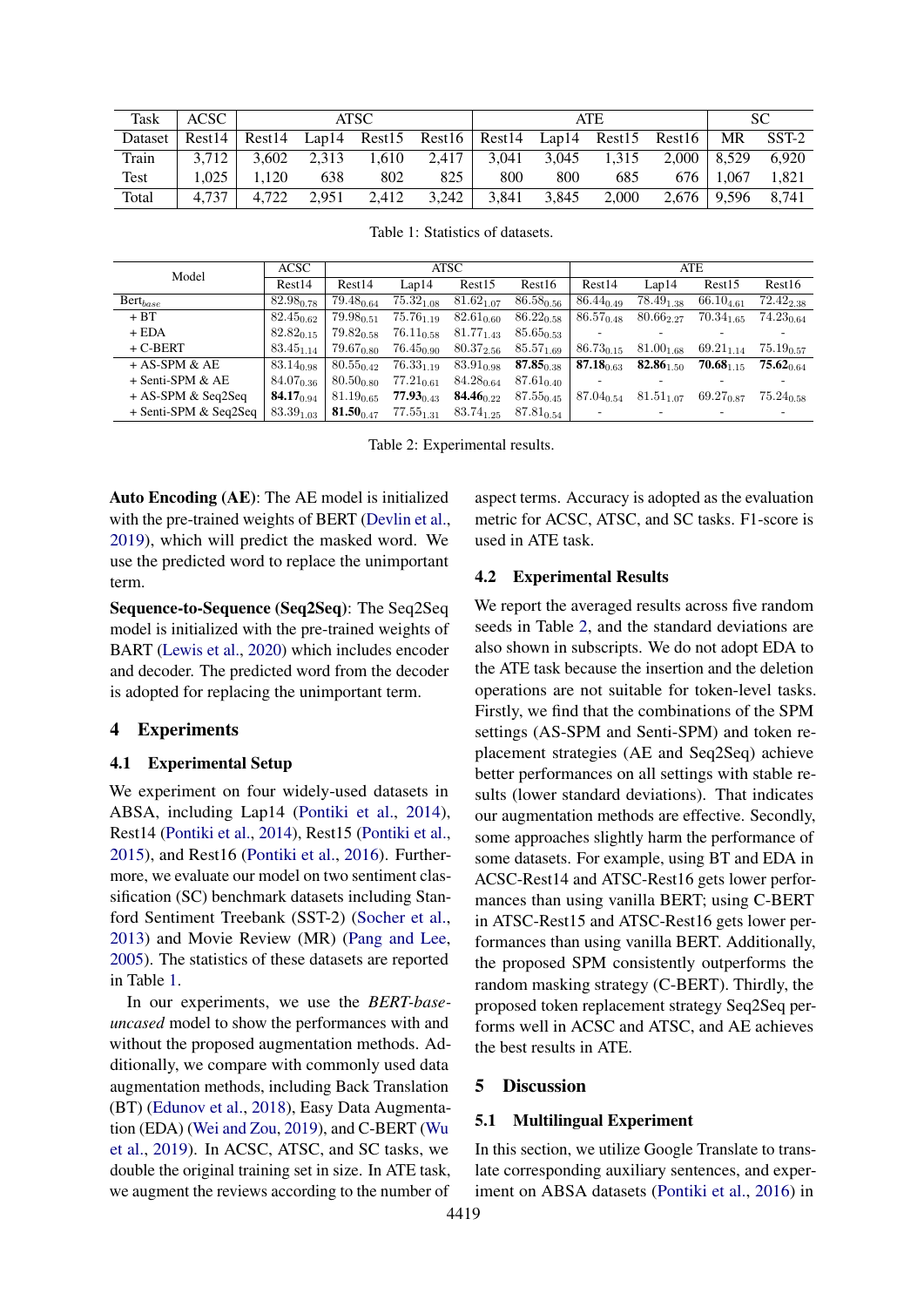<span id="page-3-0"></span>

| Model                   | Language              |                |                       |                               |                              |                |                |  |
|-------------------------|-----------------------|----------------|-----------------------|-------------------------------|------------------------------|----------------|----------------|--|
|                         | AR                    | <b>CH</b>      | DU                    | FR                            | RU                           | ES             | TU             |  |
| $\mathrm{Bert}_{base}$  | $88.48_{0.78}$        | $93.79_{0.87}$ | $85.37_{3.36}$        | $85.98_{2.47}$                | $90.78_{1.86}$               | $81.66_{1.17}$ | $66.81_{1.73}$ |  |
| $+ BT$                  | $88.24_{0.87}$        | $94.58_{1.40}$ | 88.20 $_{1.66}$       | $87.66_{3.93}$                | $93.90_{1.50}$               | $84.00_{1.70}$ | $72.89_{3.92}$ |  |
| $+$ C-BERT              | $87.88_{2.24}$        | $94.20_{1.58}$ | 84.74 <sub>2.82</sub> | $88.41_{1.69}$                | $92.96_{1.46}$               | $80.16_{2.72}$ | $71.59_{6.34}$ |  |
| $+$ AS-SPM & AE         | 89.20 <sub>1.01</sub> | $95.48_{1.17}$ | $86.32_{1.30}$        | $88.41_{1.56}$                | <b>94.21</b> <sub>0.42</sub> | $84.66_{1.51}$ | $72.31_{2,13}$ |  |
| $+$ Senti-SPM & AE      | $87.41_{\sub{0.88}}$  | $94.31_{0.32}$ | $86.16_{1.54}$        | $88.97_{1.02}$                | $92.81_{1.28}$               | $83.00_{2.32}$ | $71.73_{4.06}$ |  |
| $+$ AS-SPM & Seq2Seq    | $90.28_{1.34}$        | $95.31_{0.74}$ | $86.63_{1.25}$        | $89.15_{1.41}$                | $93.75_{1.23}$               | $82.83_{1.51}$ | $71.44_{2.74}$ |  |
| $+$ Senti-SPM & Seq2Seq | $88.48_{1.76}$        | $95.58_{0.71}$ |                       | $87.26_{1.95}$ $88.78_{2.19}$ | $91.40_{0.95}$               | $83.66_{2.80}$ | $73.62_{3.01}$ |  |

Table 3: Experimental results on other languages.

| Model                  | <b>MR</b>       | $SST-2$        |
|------------------------|-----------------|----------------|
| $\mathrm{Bert}_{base}$ | $85.64_{0.77}$  | $90.39_{0.81}$ |
| $+ BT$                 | 85.90 $_{0.37}$ | $90.82_{0.54}$ |
| $+$ EDA                | $85.54_{0.41}$  | $90.53_{0.88}$ |
| $+$ C-BERT             | $85.02_{1.38}$  | $90.16_{0.46}$ |
| $+$ Senti-SPM & AE     | $85.75_{0.50}$  | $90.91_{0.34}$ |
| + Senti-SPM & Seq2Seq  | $86.52_{0.59}$  | $91.51_{0.42}$ |

Table 4: Experimental results on sentiment classification.

<span id="page-3-1"></span>

| Model                   | <b>MAMS</b>    |                       |  |  |
|-------------------------|----------------|-----------------------|--|--|
|                         | <b>ATSC</b>    | <b>ACSC</b>           |  |  |
| $\mathrm{Bert}_{base}$  | $82.23_{0.41}$ | $73.45_{1.38}$        |  |  |
| $+ BT$                  | $82.73_{0.37}$ | $73.60_{1.02}$        |  |  |
| $+$ EDA                 | $82.78_{0.20}$ | $74.53_{1.40}$        |  |  |
| $+$ C-BERT              | $82.34_{0.48}$ | $74.22_{0.92}$        |  |  |
| $+$ AS-SPM & AE         | $82.09_{0.41}$ | $75.29_{0.93}$        |  |  |
| $+$ Senti-SPM & Seq2Seq | $82.33_{0.72}$ | $73.89_{1.08}$        |  |  |
| + AS-SPM & AE           | $83.00_{0.80}$ | $76.15_{0.79}$        |  |  |
| + Senti-SPM & Seq2Seq   | $83.17_{0.51}$ | 75.27 <sub>0.69</sub> |  |  |

Table 5: Experimental results on MAMS datasets.

other languages, including Arabic (AR), Chinese (CH), Dutch (DU), French (FR), Russian (RU), Spanish (ES), and Turkish (TU). The experimental results are shown in Table [3.](#page-3-0) In most languages, the proposed method improves more performance than other data augmentation methods.

# 5.2 Multi-Aspect Multi-Sentiment Experiment

[Jiang et al.](#page-5-21) [\(2019\)](#page-5-21) propose a multi-aspect multisentiment dataset, MAMS. In MAMS, each instance is annotated with different sentiments from at least two aspects. They claim that this is a more challenging dataset than that in the previous works. We further experiment on this dataset with the proposed method, and report the results in Table [5.](#page-3-1) These results support that the proposed method is

<span id="page-3-2"></span>

Figure 1: Results under different training set size.

also helpful in this more challenging dataset in both ATSC and ACSC tasks.

# 5.3 Influence of Augmentation Size

Figure [1](#page-3-2) shows the results on ACSC-Rest14 under different multiples of the training set size. The performances of models become better than that only using the original training set when the multiple is between 1 and 2. It also shows that using too much training data generated by the proposed method harms the performance of ABSA because it may contain too much noise.

# 5.4 Case Study

Table [6](#page-4-0) presents the augmented results of different approaches. It shows that previous approaches may change the aspect or sentiment of an instance. For example, EDA generates an unmeaningful sentence. Although "ugly" could be a hint for negative sentiment, the aspect of the generated instance is changed. C-BERT shows the other worse case the sentiment of the generated review is changed. Both cases show the importance of the proposed idea, i.e., controlling the aspect or sentiment word when generating a new sentence. In contrast, the proposed approach is controllable. When using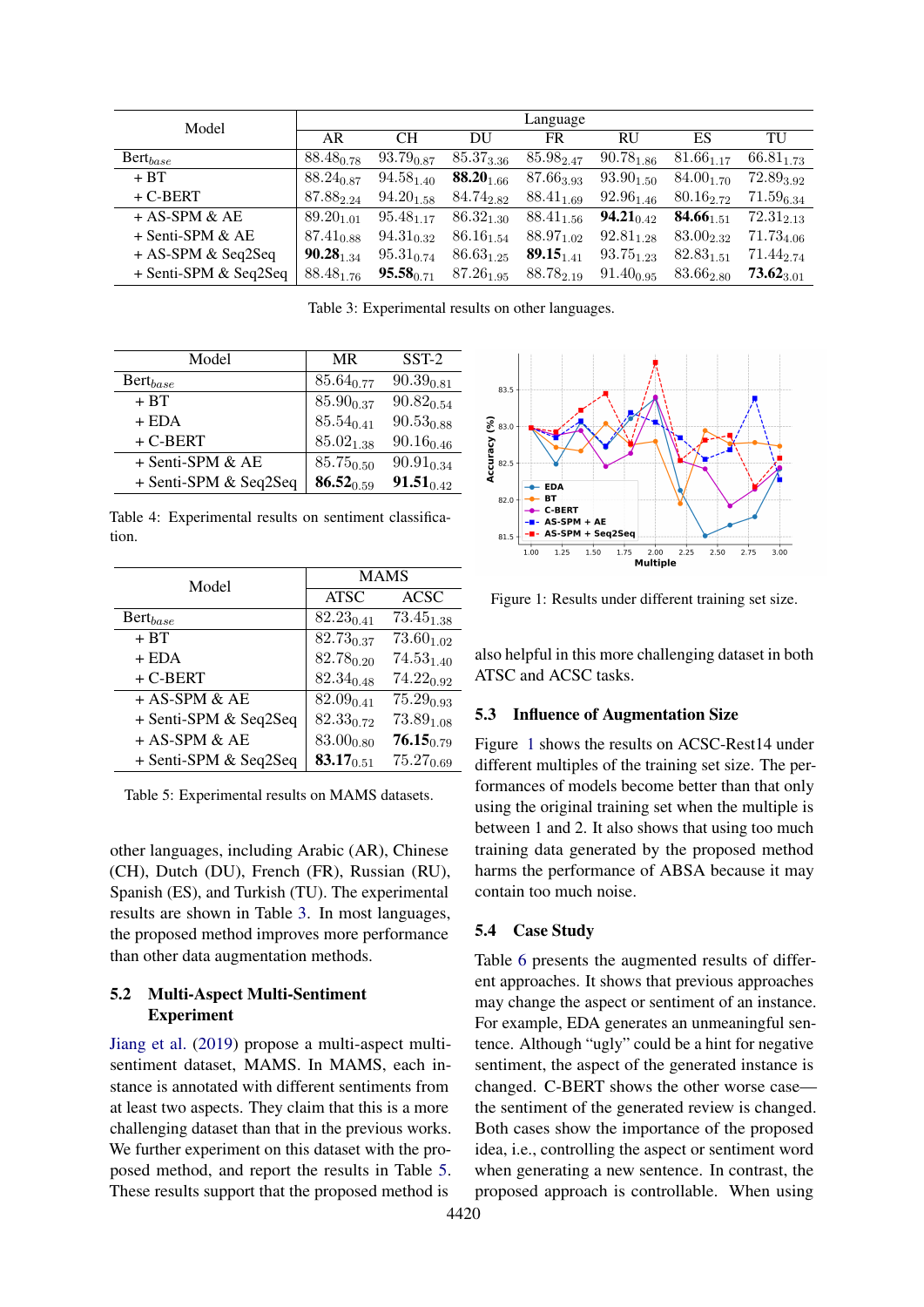<span id="page-4-0"></span>

| Original review: | But the staff was so horrible to us.     |
|------------------|------------------------------------------|
| BТ               | But the staff were so awful for us.      |
| <b>EDA</b>       | But so staff was the ugly to uranium.    |
| <b>C-BERT</b>    | But the situation was being good to me.  |
| AS-SPM & AE      | But the staff was always horrible to me. |
| Senti-SPM & AE   | But the situation was so horrible to me. |

Table 6: Examples of different approaches. The colored words are changed by the designated approaches.

AS-SPM, the aspect will not be changed. On the other hand, when using Senti-SPM, the proposed approach keeps the same sentiment polarity as the original review.

# 5.5 Stock Price/Risk Movement Prediction

In financial markets, return and risk are two aspects that most investors focus on. The task setting is similar to ABSA tasks. In this section, we discuss the experiments of stock price/risk movement prediction in the benchmark dataset, StockNet [\(Xu and](#page-5-5) [Cohen,](#page-5-5) [2018\)](#page-5-5). We ask models to predict whether the return (risk) will increase or decrease after  $n$ days, where return  $(\mu_t)$  is  $\frac{P_t - P_{t-n}}{P_{t-n}}$  and  $P_t$  is the close price at time t. Risk ( $\sigma_t$ ) is defined as follows:

$$
\sigma_t = \sqrt{\frac{1}{n-1} \sum_{t=1}^n (\mu_t - \frac{1}{n} \sum_{t=1}^n \mu_t)^2}
$$
 (3)

where *n* is 3. Total 19,107 instances are included in the StockNet, and we use 85% of instances as training set and the rest as test set. Accuracy (ACC.) is adopted as the evaluation metric.

The auxiliary sentences in this experiment are different from those in ABSA tasks. For example, when predicting risk movement, the auxiliary sentence is " Market risk will [MASK] ". In accordance with the task, there are two kinds of SPM, i.e., Return-SPM and Risk-SPM. Table [7](#page-4-1) shows the experimental results. The proposed methods outperform other data augmentation methods in both price/risk movement prediction tasks.

# 5.6 Influence of Auxiliary Sentence

In this section, we discuss an interesting research question: whether different auxiliary sentences will influence the performance. For example, how good the performance is if we only use simple "[MASK]" as the auxiliary sentence, and how tense influences performance. We use the experiments on stock risk movement prediction as an example. Table [8](#page-4-2) presents our pilot results for the research question. The experimental results show that adding aspect

<span id="page-4-1"></span>

| Model                  | Aspect          |                |  |  |
|------------------------|-----------------|----------------|--|--|
|                        | Return          | <b>Risk</b>    |  |  |
| Bert <sub>base</sub>   | $50.57_{2.99}$  | $50.74_{3.36}$ |  |  |
| $+ BT$                 | $51.24_{0.95}$  | $51.55_{3.42}$ |  |  |
| $+$ EDA                | $51.84_{1.83}$  | $51.45_{1.77}$ |  |  |
| + C-BERT               | $52.13_{1.25}$  | $51.68_{2.66}$ |  |  |
| + Return-SPM & AE      | $52.87_{0.78}$  | $53.91_{1.46}$ |  |  |
| + Return-SPM & Seq2Seq | 54.04 $_{0.77}$ | $53.17_{2.60}$ |  |  |
| + Risk-SPM & AE        | $51.98_{0.68}$  | 55.072.47      |  |  |
| + Risk-SPM & Seq2Seq   | $52.02_{0.54}$  | 55.322.96      |  |  |

Table 7: Experimental results on StockNet.

<span id="page-4-2"></span>

| <b>Auxiliary Sentence</b> | ACC.            |
|---------------------------|-----------------|
| [MASK]                    | $50.57_{2.68}$  |
| Risk [MASK]               | $51.51_{2.56}$  |
| Risk will [MASK]          | $52.12_{2.82}$  |
| Market risk will [MASK]   | 55.32 $_{2.96}$ |

Table 8: Results using different auxiliary sentences.

term ("Risk") performs better than using simple "[MASK]" tag only. Additionally, the tense of the auxiliary sentence is also influential. Since "risk" may be related to different issues, we find that adding an issue-specific term ("Market") can provide slight improvement. In sum, our experiments show the importance of selecting auxiliary sentences in the data augmentation process.

# 6 Conclusion

In this paper, we present a controllable augmentation for ABSA, which is controllable to generate reasonable reviews without converting aspect-level polarity. We propose SPM to measure the impact of the related words on deciding specific aspect and sentiment, and adopt two replacement strategies to ABSA tasks. Experimental results show the effectiveness and robustness of our approaches. Additionally, the exploration in the financial application scenario also supports the usefulness of the proposed method. In the future, we plan to use the proposed method for data augmentation on longer documents and for generating the training instances of low-resource languages.

# Acknowledgments

This research was partially supported by Ministry of Science and Technology, Taiwan, under grants MOST 109-2218-E-009-014, MOST 110-2634-F-002-028, and MOST 110-2221-E-002 -128 -MY3.